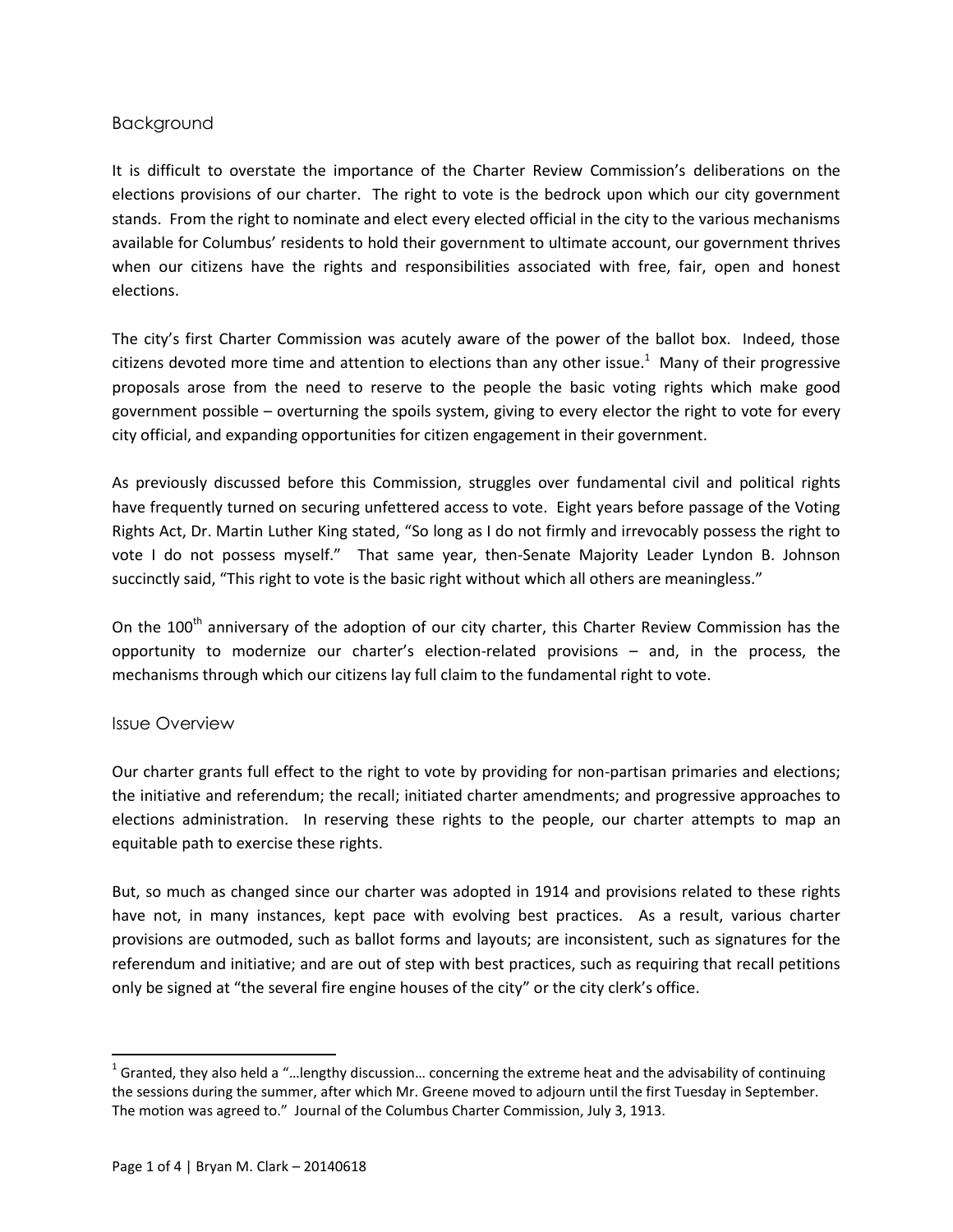With this in mind, staff reviewed the city charter, current state law, and recognized best practices in an attempt recommend modernizations for the elections provisions of the charter. Staff has developed the following recommendations based on the firm belief that every Columbus citizen must be able to clearly, consistently and equitably exercise their voting rights.

Before diving into those recommendations, we would ask a simple question – why not default to state law on elections issues?

First, we have seen a concerted effort to erode voters' rights in statehouses across the country. As the former Director of Policy and Research for the Ohio Secretary of State, I can attest to the disenfranchising effect of these state laws and the controversy surrounding them. Ohio's current elections laws, passed over bipartisan objections, make it harder to cast a ballot and have it counted, unnecessarily intrude on local governments' authority to promote voting, and put up unnecessary hurdles to the ballot box for petitioners and potential independent or minor party candidates. These laws effectively erect barriers around select voters, ignore common-sense, bipartisan regulations, and manipulate the elections process for partisan gain.

Second, many state law provisions regarding municipal elections have been unchanged since the 1950s – while those for state issues and elections have, for better or worse, been consistently updated. As a result, state law for issues like a charter amendment presents citizens and elected officials alike with a dizzying maze of less-than-consistent provisions.

Third, adoption of our strong home rule charter took place against the backdrop of constant interference by the general assembly into the affairs of local government. The charter's framers intended – and staff recommend – that we fully exercise, in a responsible manner, our home rule authorities in the arena of elections. Because our home rule authority plays a critical role in this process, I defer to Chief Counsel Josh Cox to provide background on that issue for the Commission.

Staff, therefore, recommends adopting general laws of the state where common sense provisions have been firmly established, while enshrining in our charter those modified provisions that best protect citizens' voting rights.

# Recommendations

### **General Provisions**

- Elections conducted under general laws of the state, unless provided by charter or ordinance
- Maintain nonpartisan elections by secret ballot
- Maintain every citizens' right to vote for every elected official in their city government

### **Campaign finance**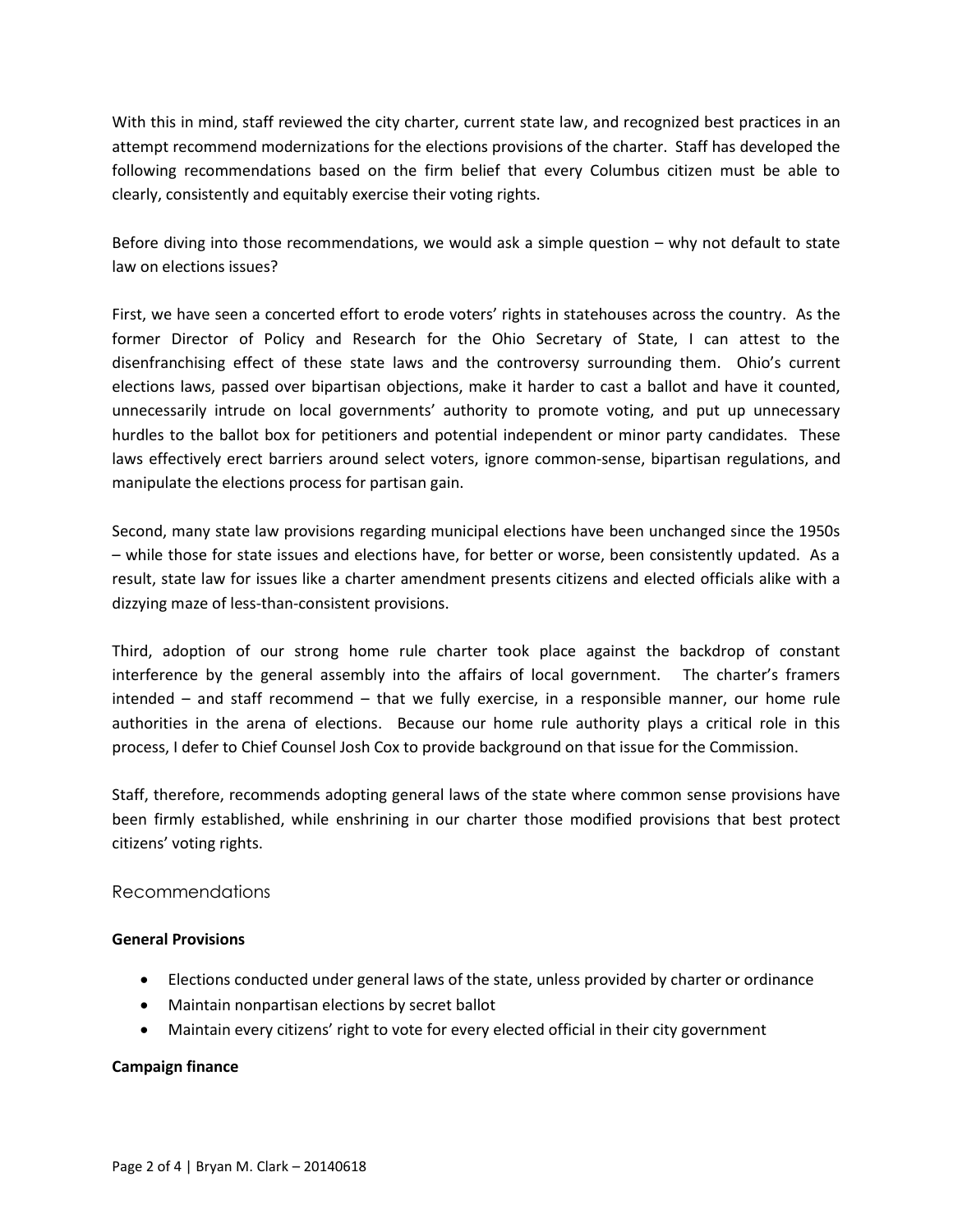Add "disclosure requirements" and "ballot issues" to current authority of council to regulate campaign finance

### **Ballots**

- Eliminate all ballot forms in charter; include some additions (e.g., summaries vs. full text of ballot issues)
- Retain ability to make modifications to ballots by charter or ordinance of council

## **Nominations**

- Use state petition forms, except provided by charter or ordinance
- Maintain requirement that candidate submit 1,000 valid signatures
- Eliminate requirement that signers "pledge to support" candidate
- Remove archaic requirement that candidates "accept" nomination
- Add "disqualified" to death and withdrawal as conditions to replace candidates in primaries or generals; use state law deadlines and processes for withdrawal, replacement

## **Petitions for ordinance, referendum, recall, charter amendment**

- Uniform general provisions, including petition templates
- Adopt modified version of state law for municipal petitions, incorporating elements of state law regarding statewide issues because those sections are more up-to-date (e.g., part-petition circulated as a single instrument; printing in uniform color; title must be without argument and placed on top of sequentially numbered pages; full text must appear on petition; circulator's statement must disclose payment for circulation)
- Must file statement of intent to compensate and report of compensation for paid petitions, which harmonizes state law requirements for municipal and state ballot issues
- May not withdraw physical petitions, as they are public records; may withdraw a petition from consideration or from the ballot
- All petitions filed with city clerk both certified copy and final petition
- Establish duties of clerk, city attorney, council, and board of elections in processing petition
- State law controls circulation and validation, with limited exceptions
- Signatures may not be collected prior to filing certified copy
- One year to file ordinance or charter amendment petition after filing certified copy, modeled after state law provisions for petitions
- Maintain 30 day window to file referendum or recall after filing certified copy
- Council must, with the exception of recall petitions, determine the sufficiency of a petition
- Council must act by ordinance on petitions
- Per case law, ordinance may not be vetoed or subject to referendum

### **Initiative and referendum**